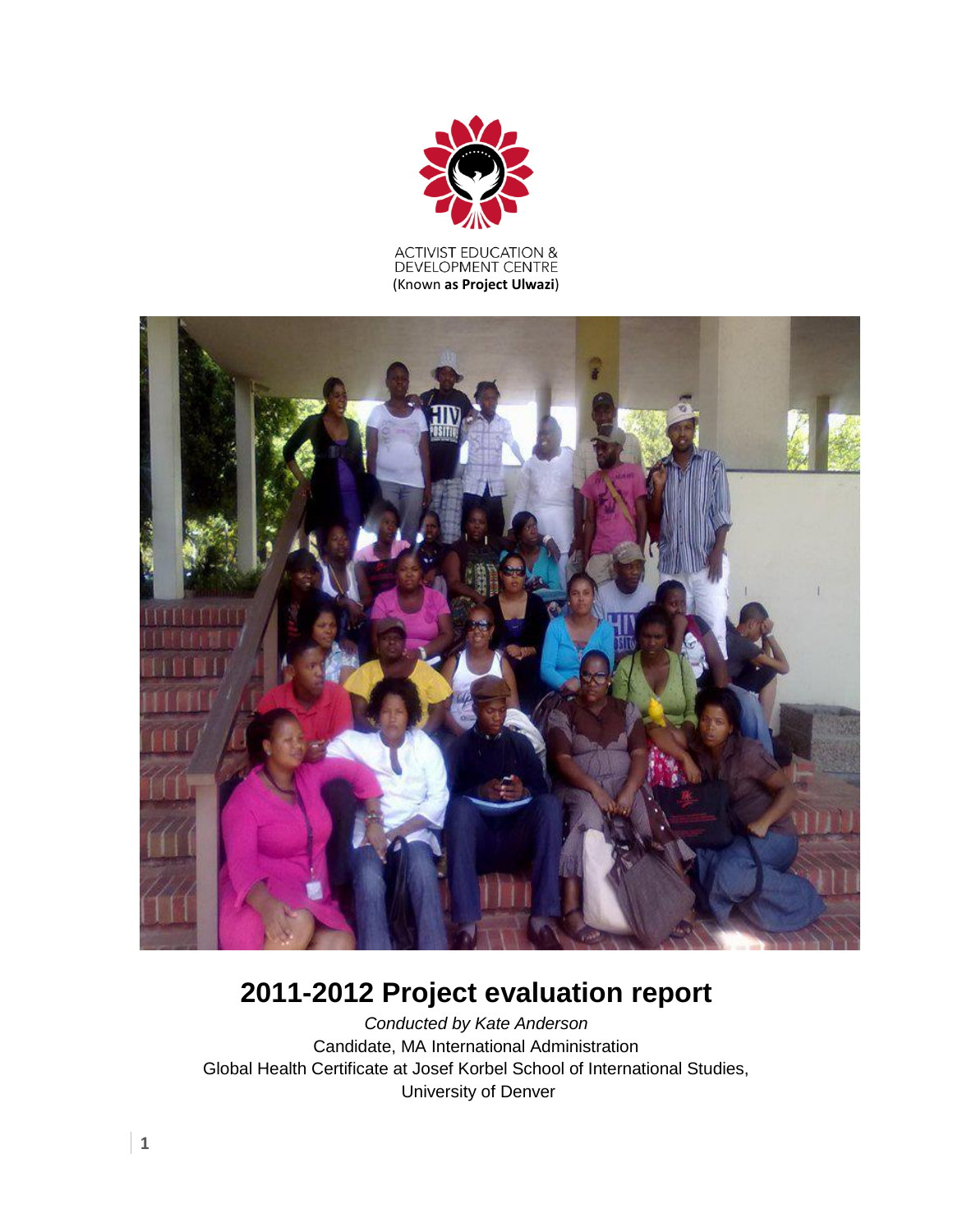Published August 2012





AFRICA CENTRE FOR HIV/AIDS MANAGEMENT



**Stellenbosch University** Thank you to all the following contributors to this report for their invaluable inputs and tireless efforts in supporting this project namely:

Treatment Action Campaign 24 activists who are beneficiaries of the project who have inputs.

The Africa Centre for HIV/AIDS management (University of Stellenbosch) staff namely Ms Anja Laas and Professor Jan Du Toit – University of Stellenbosch.

Vuyiseka Dubula- General Secretary of Treatment Action Campaign and founder of the activist education and development Centre (Project Ulwazi)

Fredalene Booysen, TAC Khayelitsha district operations officer

Lawrence Mbalati, former TAC skills development officer

Takiyah White-Ndwanya, TAC intern 2011

# **Financial contributors**

Monument Trust: R1 622 024.32 Sampan Foundation R52 824.32

# **Individual donations:**

TAC activists who are part of the project who contribute R50 monthly back to the project. Inge Van Reenen, Phillip Mokoena, Thandi Maluka, Tantaswa Ndlelana, Lynette Miriam, Marcus Low, Pamela Ntshuntsha, Chunyiswa Runeyi, Fredalene Booysen and Vuyiseka Dubula.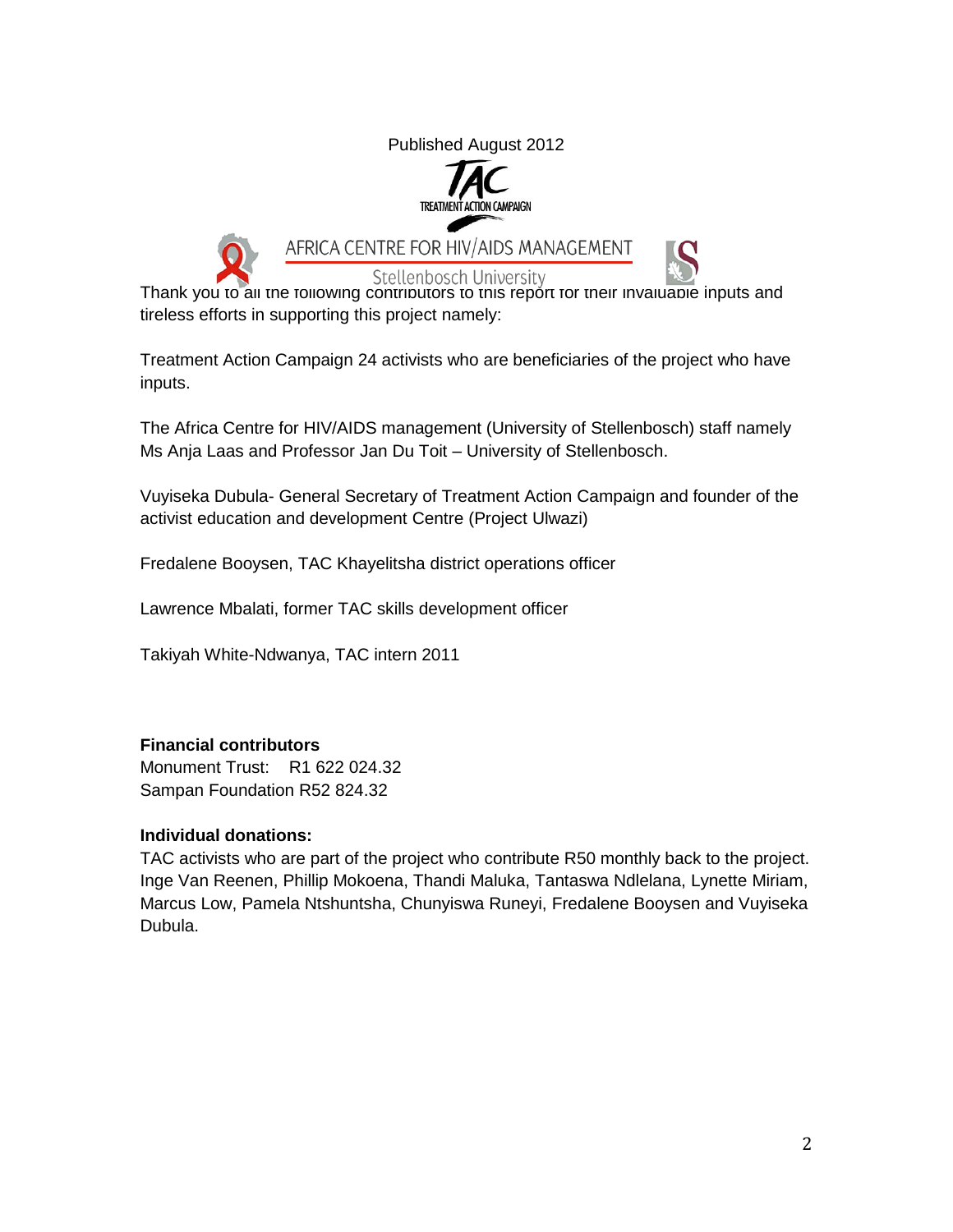# **1. Executive Summary**

Project Ulwazi is an activist seeks to support 30 social justice activists living with HIV throughout their higher education journey. By enabling these individuals to attend universities and colleges, Project Ulwazi aims to improve their lives and their communities. The participants study subjects relevant to sustainable development, which will allow them to be employable by the public sector upon their graduation. The project's main objectives are to improve the socioeconomic statuses of the participants, enable them to improve their communities, and enhance the public sector though the students' activities. The project has a clear strategy to meet these objectives. The strategy consists mainly of educational, psychosocial, and financial support, during the participants' academic journeys.

This is the first evaluation of Project Ulwazi. It was performed approximately a year and a half after the project started. The participants had undergone the foundation year and had just finished their first semester at college or university when it was conducted. The evaluation aims to determine if the first objective to provide 30 TAC members with the foundation necessary for tertiary education.

The evaluation consisted mainly of interviews of students and surveys of implementers. These indicate that the project has been successful in its first objective. The project provided the students with support that was necessary for them to learn the basic skills during the foundation year, which took place at the University of Stellenbosch. It is also clear that the students mastered these basic skills that are necessary for admittance to and success at university or college. This evaluation has shed light on potential improvements for the project. Tutors, more computer classes, and increases in financial support will improve this project and contribute to its sustainability. Despite these prospective improvements, the project has thus far been a success and should to be considered for scale up to other provinces in South Africa.

# **2 Background**

South Africa has 5.6 million people living with HIV and 1.5 million who receive antiretroviral treatment in the public sector. This is a department that faces many chronic challenges including a lack of human and financial resources that prevent it from adequately coping with high levels of demand. Unfortunately this situation is likely to deteriorate further because of low educational performance and high rates of unemployment that lead to dependency on the public system.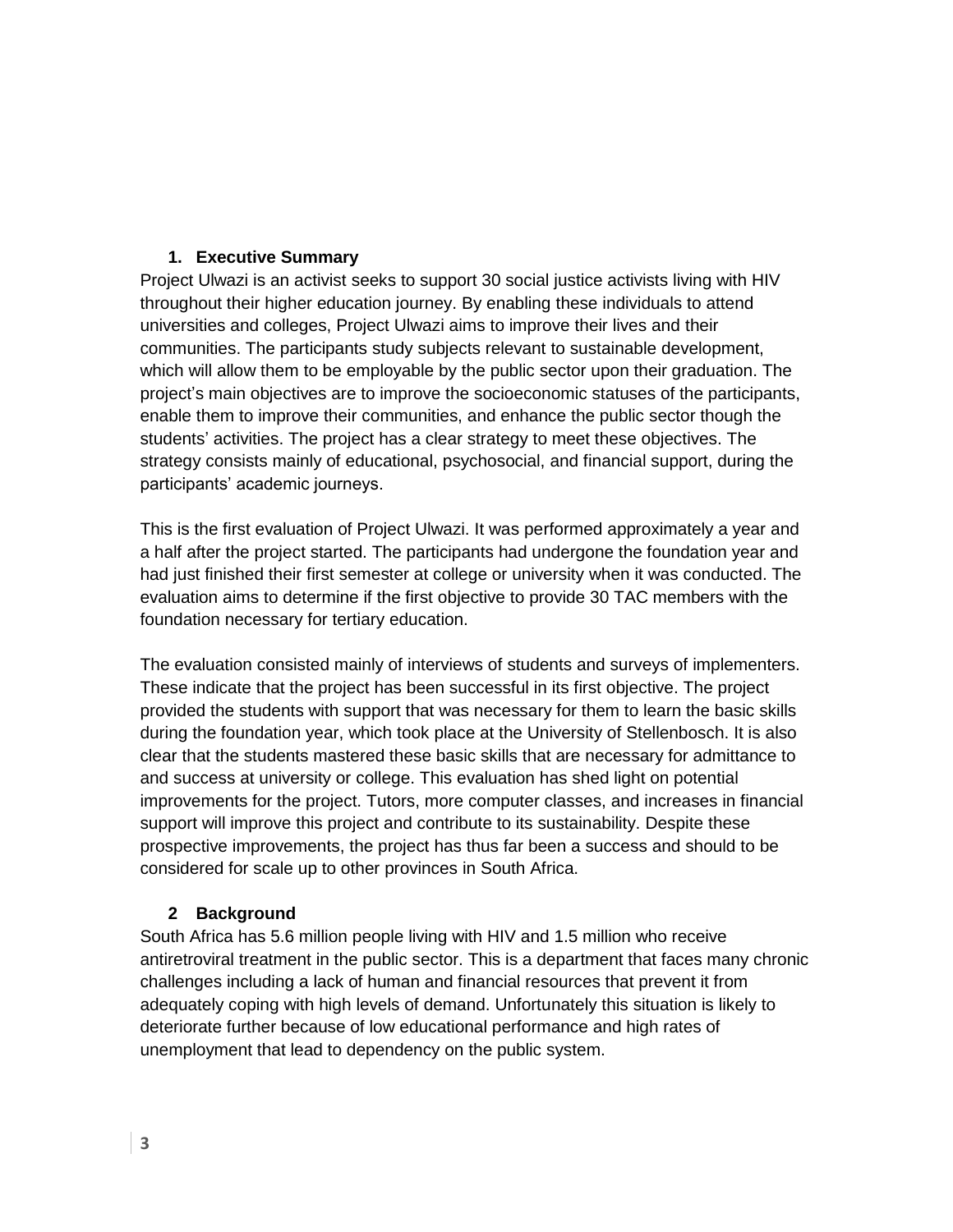Many people living with HIV/AIDS are women who come from poor and marginalized communities. Most have limited education and skills to compete in the job market and mainly depend on the state social support system, which is meant to provide temporary relief during a state of inability to work because of HIV/AIDS related illness. It was not long ago that AIDS was considered a death sentence, leaving the millions of infected people without hope. Now treatment makes it possible for people living with HIV to lead healthy and productive lives. However, the conditions of poverty continue to leave many in a state of hopelessness. Many individuals who are able to make their way through the public education system to pass their matric exams are unable to afford university. This perpetuates the inequalities in South African society and adds strain to the public sector.

People living in poverty need the opportunity for higher education and employment, and the public sector needs to employ highly educated people. If impoverished people living with HIV had the opportunity to attend university, they could become employable by the public sector and would no longer be dependent on the public health system. They will relieve the demand on the system, while contributing to it and improving their own situations.

#### **3 Literature review**

The education system in South Africa is not adequately preparing a skilled and knowledgeable workforce that can contribute to solving the country's complex problems. The Department of Higher Education and training points out that there is a "shortage of high-level skills" which creates "a hindrance for both innovation and technology absorption in South Africa".<sup>1</sup> Economic growth requires skilled labor and advanced research and development capabilities, which necessitate a highly educated populace. Unfortunately, "the post school system is not meeting the economy and society as a whole".<sup>2</sup> Graduation rates from tertiary education institutions are low and inequitable. Only 54% of low-income students graduate within 6 years.<sup>3</sup> While there are policy changes that are attempting to change this, "gender and racial inequalities are evident in patterns of university enrolment".<sup>4</sup>

Some of these challenges might be overcome with increases in support services. Many students have a difficulty with the transition into higher education and with problems that may arise during the course of their education. These difficulties are often exacerbated in people living with HIV and in adults. However, "many universities do not see support services as part of their core role".<sup>5</sup> While some institutions recognize the need for bridging and other support programs, few provide them. Bridging programs are yearlong courses that prepare students for university coursework. Few if any are free, so in effect

l

<sup>1</sup> DHET, 2012. Page 13.

<sup>2</sup> DHET, 2012. Page x.

<sup>3</sup> Page, et al. 2005

<sup>4</sup> DHET, 2012. Page 8.

<sup>5</sup> DHET, 2012. Page 11.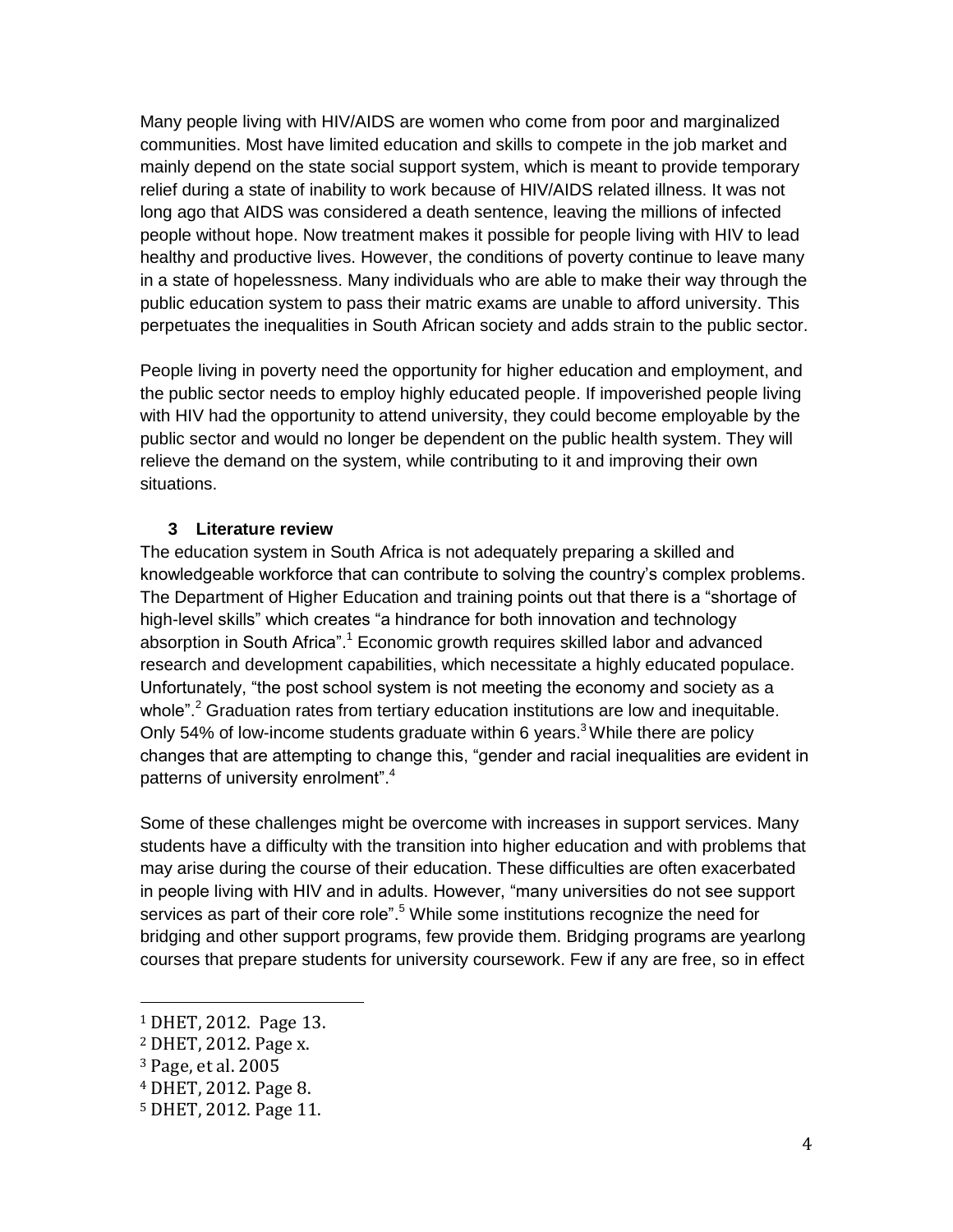these programs increase the expenses the student must incur, while simultaneously prolonging the date when they will be able to earn a salary. Many students highlight the role of programs like these, especially if they include life orientation studies, which enable students to succeed not only at university, but also in society. The South African Union of Students believes that both bridging and life orientation studies are important as is adequate funding for them. $^6$ 

Adult education has great potential to improve the education system and the country as a whole. Adults have knowledge and experience that when coupled with the right skills and training can have a significant impact on the development of South Africa.<sup>7</sup> Providing adults with education not only enables them to become employed, but it also relieves the strain of unemployment on the public sector. Because adults tend to have deep roots in their communities, they are likely to use their education to contribute to their communities. No one knows the issues faced by poor and marginalized communities better than the people from these communities. Provision of training and education can create sustainable development from within these communities. Adults have a great potential to improve their communities with the right education and skills.

There are many barriers to adult education that could be easily removed with proper support services. For instance, adults may have a wealth of knowledge and experience, but after only a few years away from school, they will need to re-learn study habits. They might require technological training as their secondary schooling was done without computers. Many are in complex financial situations and need financial planning advice. $8$ Bridging and life orientation programs can enable adults to succeed in university settings.

# **4 Project**

Mission: To support people living with HIV/AIDS and social justice activists to further their tertiary education

Vision: To improve the quality of life and socio-economic status of people living with HIV and those affected by it thereby improving their health and promoting sustainable development.

Project Ulwazi supports HIV positive social justice advocates. The participants are Treatment Action Campaign activists who have not only learned complex scientific material, but they also have valuable experience from advocating for their health and their communities. They are able to negotiate in health clinics and with the state for the right of access to health care. They also have experience with community mobilization and using knowledge to promote positive living. These individuals have incredible experience that can turn into positive and productive changes in society with education and training.

 $\overline{a}$ 

<sup>6</sup> Higher Education SA Briefing, 2011.

<sup>7</sup> Buchler, et al. 2007

<sup>8</sup> Buchler, et al. 2007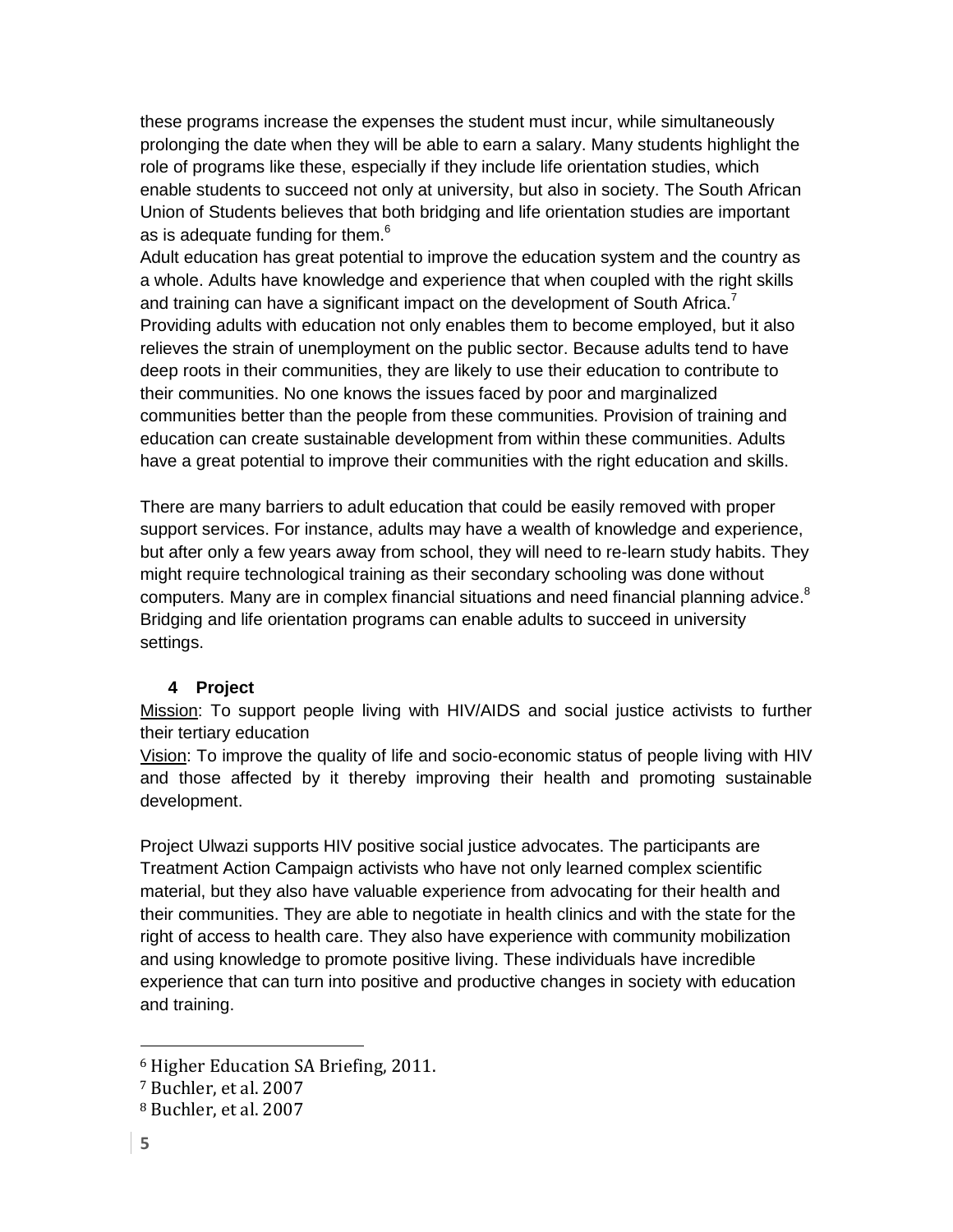The education provided in Project Ulwazi is centered on enhancing development for the individual, their community, and South Africa as a whole. Education is crucial for the individual's growth and community development because of its empowering potential that can improve socioeconomic status. The participants will take courses that will enable them to gain the skills and knowledge greatly needed in the public sector. These skills, coupled with their previous experience, will not only make them employable, improving their individual circumstances, but it will also enable them to make positive changes in the public sector. Project Ulwazi ultimately intends to improve the public sector by providing it with educated, knowledgeable, and experienced individuals who will be employable by the public sector rather than dependent on it. In doing this Project Ulwazi will also enable these individuals to lead healthier and happier lives. While there are a variety of educational programs in South Africa, none meet the unique need that Project Ulwazi fills.

There are bridging programs, which are rarely free and mostly for youth who are just finishing secondary school and who require additional courses before entering university. The Temaletu Trust and SHARE are programs that provide literacy and adult basic education and training programs that are similar to the foundation year in Project Ulwazi.<sup>910</sup> Though neither provides assistance with higher education attainment or financial support. University support programs provide some of the support that Project Ulwazi provides; however, they are not as comprehensive and are not focused towards the specific needs of adults.

While these programs share similarities with the foundational year, Project Ulwazi is unique in its focus on providing people with skills to work in the public sector through the attainment of tertiary education. Project Ulwazi is also alone in its focus on HIV positive social justice advocates; it aims to help these individuals move beyond the stigma of their disease status to a place where they can focus on their productive life vision by improving their socioeconomic situation and their communities. Project Ulwazi not only provides life orientation and bridging programs, but it provides them free to disadvantaged individuals who require a different kind of support than the traditional university student. Project Ulwazi aims to provide a significant amount of support. Beyond the stipend that it provides to all participants, it aims to provide psychosocial support. This includes counseling, physical wellness, and tutors. Project Ulwazi will also pay the university fees that prevented many of its participants from attending university.

#### **4.1 Participants**

 $\overline{a}$ 

The participants are TAC members and social justice activists. They applied to Project Ulwazi and were informed of the living stipend only after being accepted. The group is 60% female. The participants live in Khayelitsha and come from homes with little to no

<sup>9</sup> <http://www.tembaletu.co.za/>

<sup>10</sup> <http://www.abeshare.org/>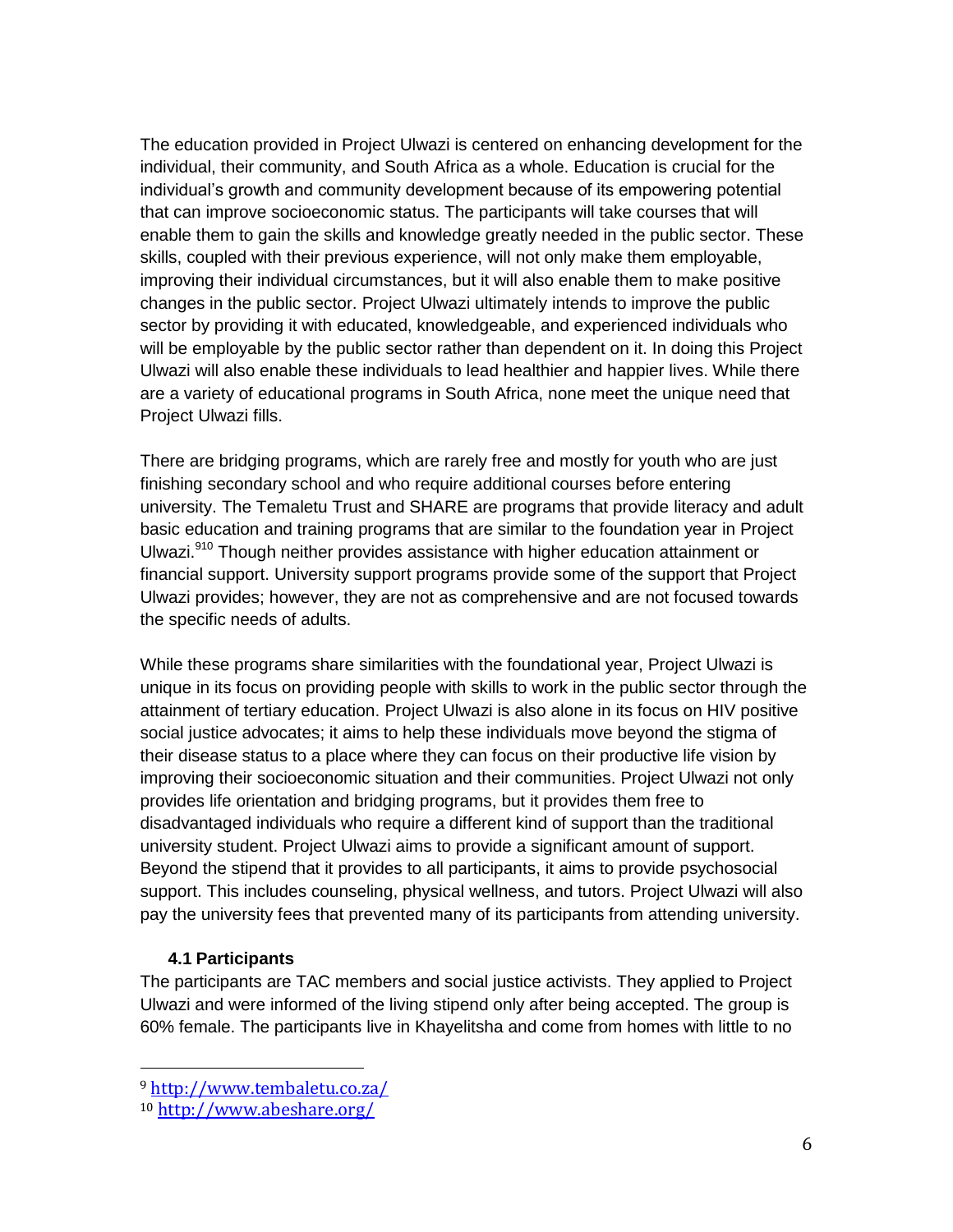income. Students are expected to fulfill their commitments as TAC volunteers while spending roughly eighty percent of their time on their studies. Many participants are the breadwinners for their families; most support their parents, siblings, spouses, and/or children. The stipend is the only source of income for many of these families. The participants were chosen based on merit, matric results, and a history of HIV activism. During the foundation year, all participants attended basic education courses at Stellenbosch University. At the end of this year, they applied to different universities and colleges across Cape Town. Project Ulwazi assisted in the application process, but did not guarantee acceptance into university. Now that the foundational year is over, there are five students at Stellenbosch University, eleven at Cape College, six at UNISA, and two at University of the Western Cape.

# **4.2 Objectives**

OBJECTIVE 1: To provide a foundational year to prepare 30 people living with HIV/AIDS or those affected by HIV/AIDS with basic skills needed for tertiary education. This will be done through provision of accredited basic courses and support.

Courses:

- a. Maths literacy
- b. Basic English
- c. English for academic purposes
- d. Life orientation and career guidance
- e. Critical reading and writing
- f. Basic research literacy

Support for learners:

- g. University application process
- h. Psycho-social support (living allowance, counseling, physical wellness)

This foundation phase is meant to prepare students for their formal academic journey. Even if students drop out they will receive accredited certificates for the courses completed. Only learners who have been chosen will be informed about the learner support benefits to ensure that people are in the project because of their ambitions and not because they want to receive the stipend.

**OBJECTIVE 2:** To support the learners who have completed the foundation phase with their academic development for a maximum of four years. We will do this through:

- Placement at university, seek scholarships and bursaries
- Tutor support for each learner and progress monitoring
- Critical reading and writing
- Seminars and workshops for all learners
- Internship placement for each learner
- Psycho-social support (living allowance, counseling, physical wellness)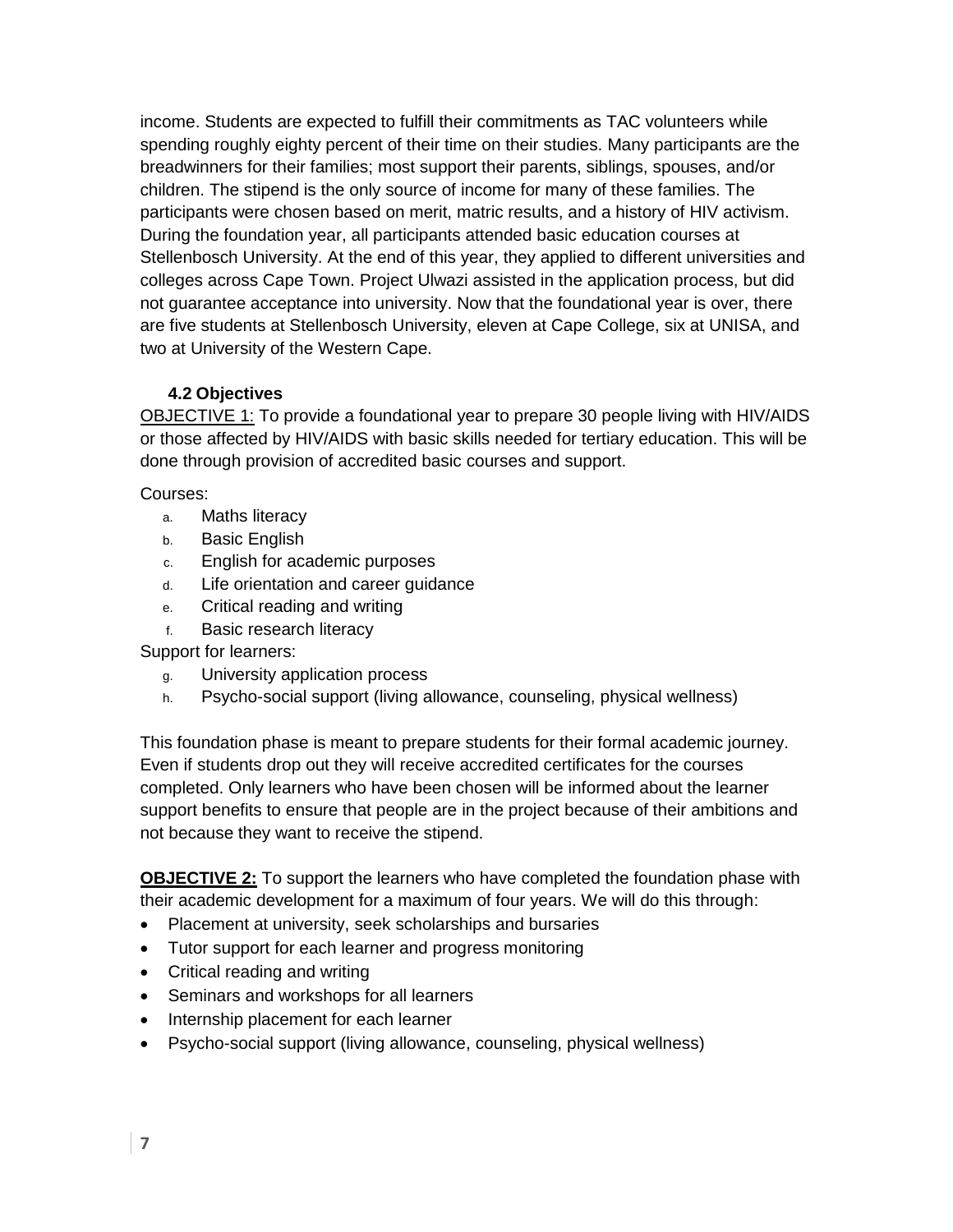**OBJECTIVE 3:** To support learners who have successfully completed their academic studies by providing community service for two years. We will do this through:

- Community service placement facilitations
- Mentorship and coaching support to new project students
- **•** Graduation

#### **4.3 Strategy**



#### **4.4 Measurable Outcomes**

This is a formative evaluation that occurred shortly after the end of the foundation year, it is therefore measuring short-term outcomes. The measurable outcomes of the first objective are:

a) If the participants learned the basic skills taught during the foundation year.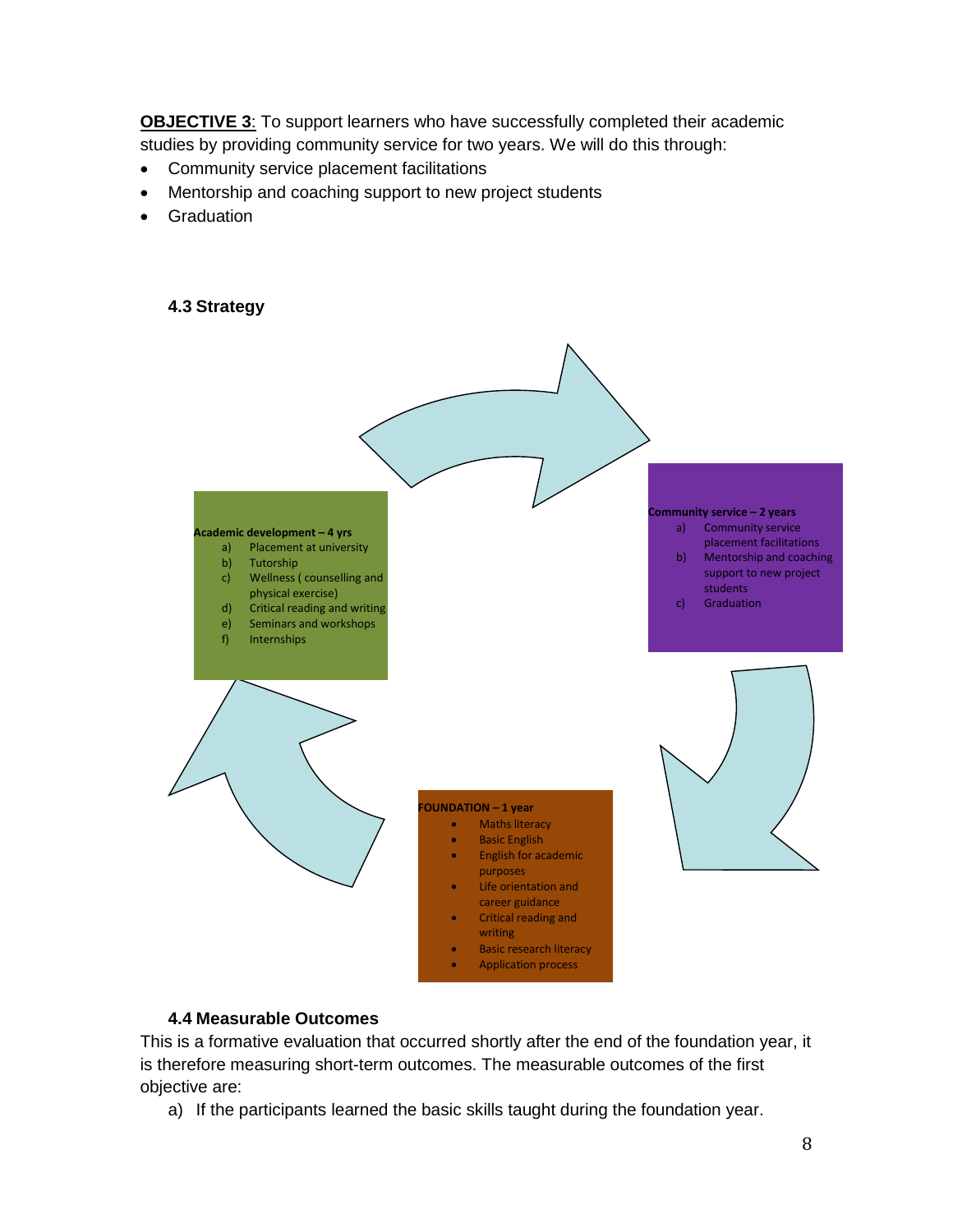- b) If the skills acquired were adequate to prepare the participants for university.
- c) If the support provided during the foundational year enabled participants to succeed in their basic courses.

The first objective can be measured with the students' performance in their basic skills. Beyond their performance, placement at university, demonstrated use of the skills, and ability to cope at university can measure this outcome. The second outcome can be measured with student preparedness at university, level or degree of student difficulty in related courses at university, and university performance. The third outcome can be measured through the students' struggles, their performance during the foundational year, and their opinion about the support. Longer-term outcomes that can be measured later during the evaluation are: marks at university, quality of life improvements, projects done at university, internship placements and projects, community service placements and performance, graduation, successful mentorship of new students in the project, socio-economic status improvements, and successful job placement in the public sector.

#### **4.6 Constraints and limitations**

This project and the evaluation of it face many constraints. The project has no staff and therefore limited capacity to provide support. All of the financial resources of the project go directly to the students. It is therefore difficult to find adequate tutors and other support. The evaluation of this project faces similar constraints. Without a budget it is difficult to acquire all the information necessary for a valuable analysis. However, this evaluation was able to gather enough information for an accurate portrayal of project performance and short-term outcomes.

#### **5 Evaluation methodology**

This evaluation was done primarily through interviews and surveys. Information was gathered from participants and project implementers. Because of time and budgetary constraints, not all students or implementers were interviewed. The students were interviewed at the Khayelitsha TAC office during the break after their first semester at university. The interviews were conducted in English, which demonstrates that the students were successful in the foundation English classes. The implementers were interviewed via an online survey. Please refer to the appendix for the questions asked of the students and implementers.

#### **5 .1 Findings/ Results**

The findings from the student interviews were overwhelmingly positive. The students described how Project Ulwazi has transformed their lives and given them an unimaginable opportunity. This is an evaluation of the first objective of Project Ulwazi, which is to provide foundation for one year to prepare 30 people living with HIV/AIDS or those affected by HIV/AIDS with basic skills needed for tertiary education. In order to assess whether this objective was met, this evaluation seeks determine if the participants learned the basic skills in the foundation year, if these skills were adequate for university, and if the support provided enabled the participants to succeed in their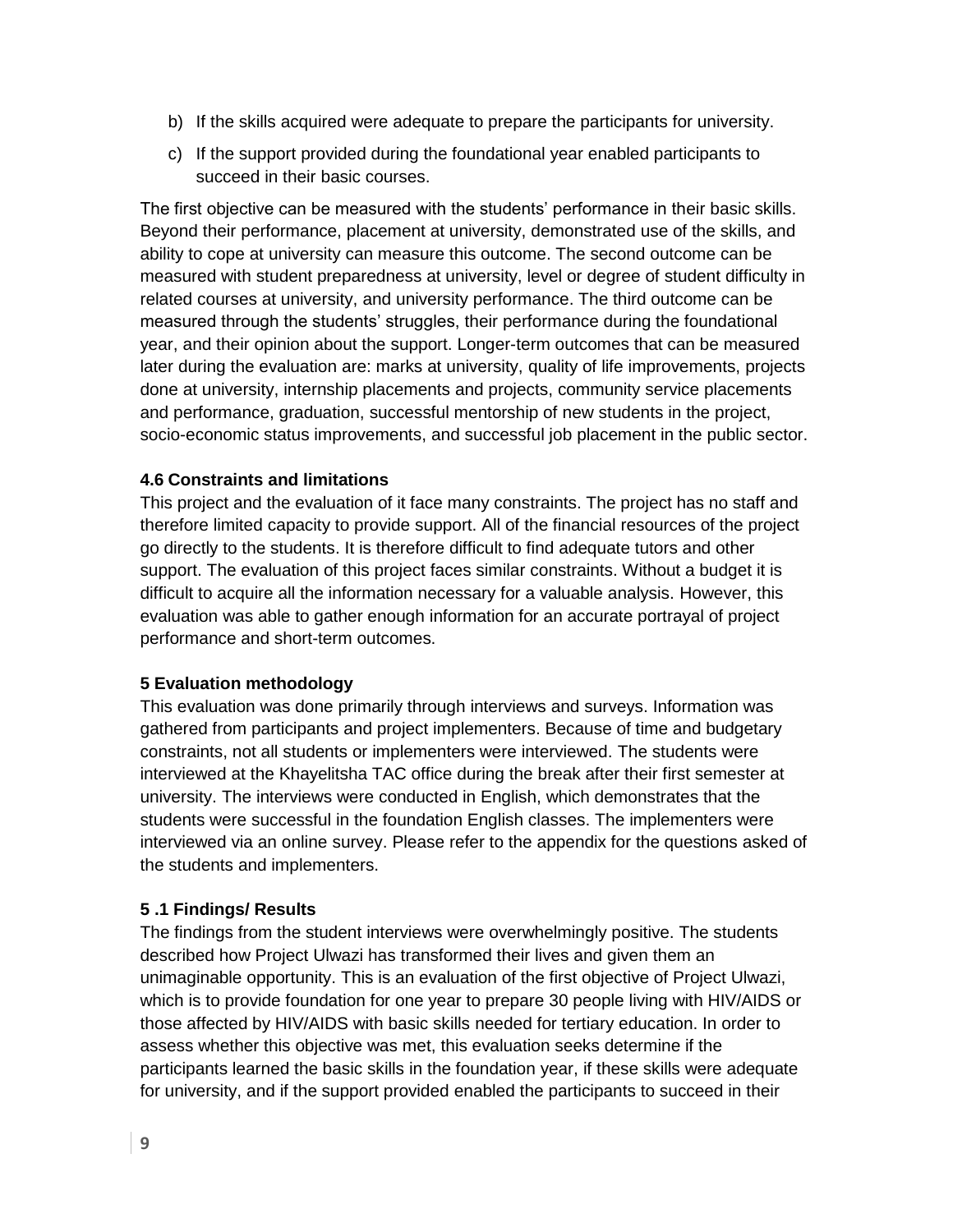courses. The results of this survey in which 21 of the students were able to participate, and the survey of three project implementers, indicate that the pilot program has met the three desired outcomes of the first objective.

# **5.2 Preparation**

The students were first asked how prepared they felt for their university experience. Many said they felt very prepared and they attributed an average of seventy-eight percent of their preparedness to the foundation year of Project Ulwazi. This year at the University of Stellenbosch not only prepared them for their classes, but also for the diversity and pace of university life. The transition to university was difficult for most students, and many said they were not prepared for communication issues with lecturers, high standards, and the norms of university life. Despite these difficulties, every participant said that Project Ulwazi made the transition better. University courses were rated from very difficult to easy. Those who said their courses where hard said it was because they had to juggle adult and student responsibilities or because their courses were taught in Afrikaans. Those who said their courses were easy said it was because they work hard and turn in their assignments on time.

The implementers were also asked about student preparation. On a one to ten scale, they rated the effectiveness of the foundation year in preparing the students for university. Two-thirds rated it a six while the other third rated it a seven. One implementer discussed how the foundation courses varied in difficulty because some participants were completely unfamiliar with the subjects. Despite these difficulties, the participants managed to acquire the skills taught. All implementers said that the students learned what was taught during the foundation year. Two thirds also thought that the skills taught were sufficient for university.

# **5.3 Foundation Year**

The students acquired a variety of skills during the foundation year. Here is a graph portraying the different skills learned and how many students mentioned each skill: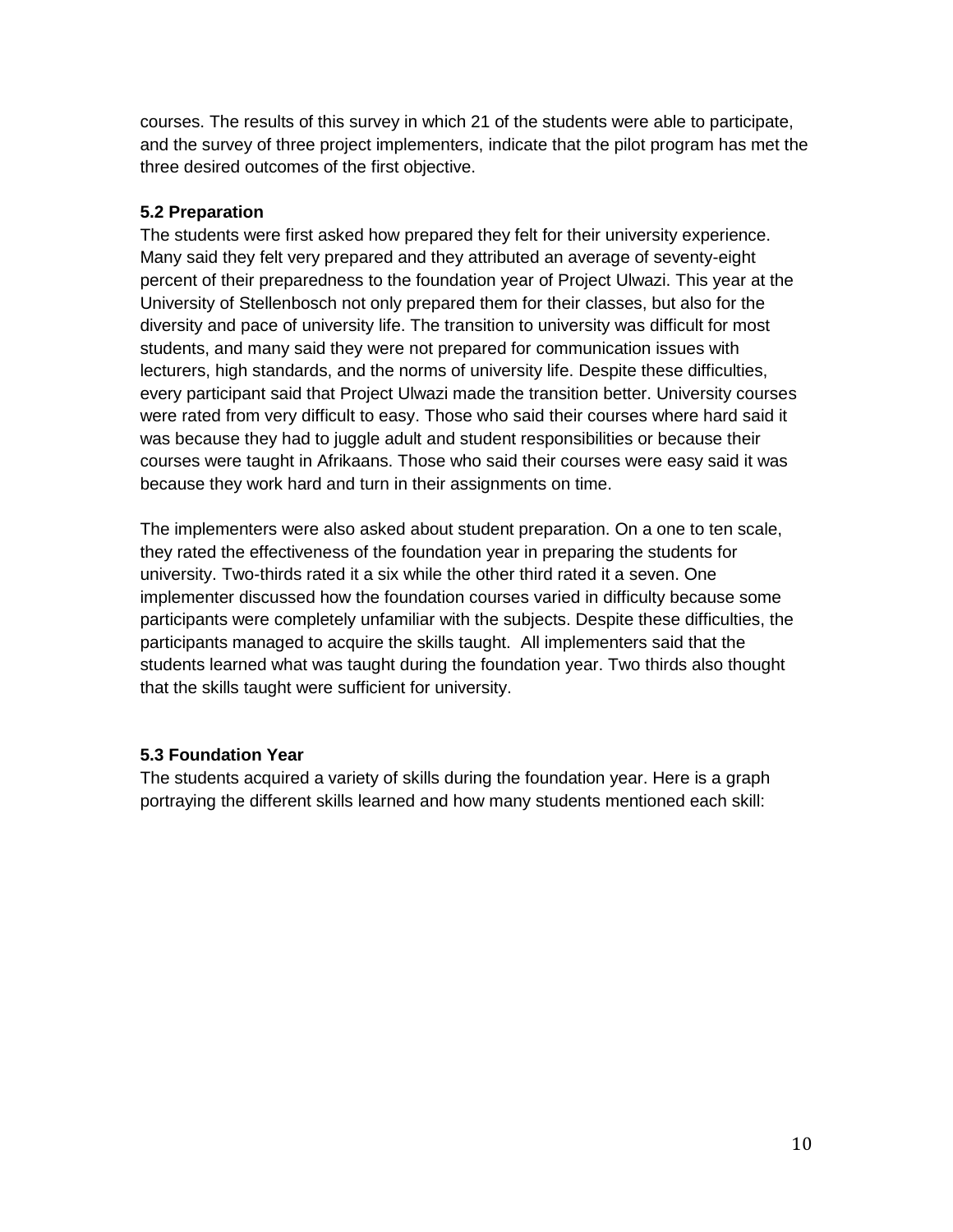

The core classes of the foundation year were then rated on a scale from one to ten. The students rated the classes based on how much they learned, how effective the class was, and how useful the material is in their university classes. The math class average was a 7.789 despite the fact that many students said they do not use math in their university classes. Many students said they liked the math class because they learned something that was so difficult in school. Many students also said it was an effective class with a professor who would ensure everyone grasped the material before moving on.

The English classes were the most important and successful classes of the foundational year. These classes were Basic English, English for academic purposes, critical reading and writing, and basic research literacy. The students rated these classes with an average of 9.05. The majority of students said their English had improved and that they would not be able to attend university without these foundation classes. They learned how to do assignments, how to write essays, the importance of citing sources, academic language/ vocabulary, and even English basics. Not only were the interviews performed in English, but the interviewer also had a foreign accent. The participants' ability to respond to the survey is a testament to how much they learned during their foundation year English classes. The computer classes were also crucial for the university preparation. All of the universities and colleges that the students currently attend use email as the main form of communication. It is imperative that the students understand how to receive these correspondences and how to respond. They also have to do research with the Internet and their assignments must be typed. Computer literacy is very important for any university student.

Many of Project Ulwazi participants have not attended school in many years and were unfamiliar with computers. Many had never touched a computer before the foundation year. The computer class was therefore crucial for the participants. It was rated with an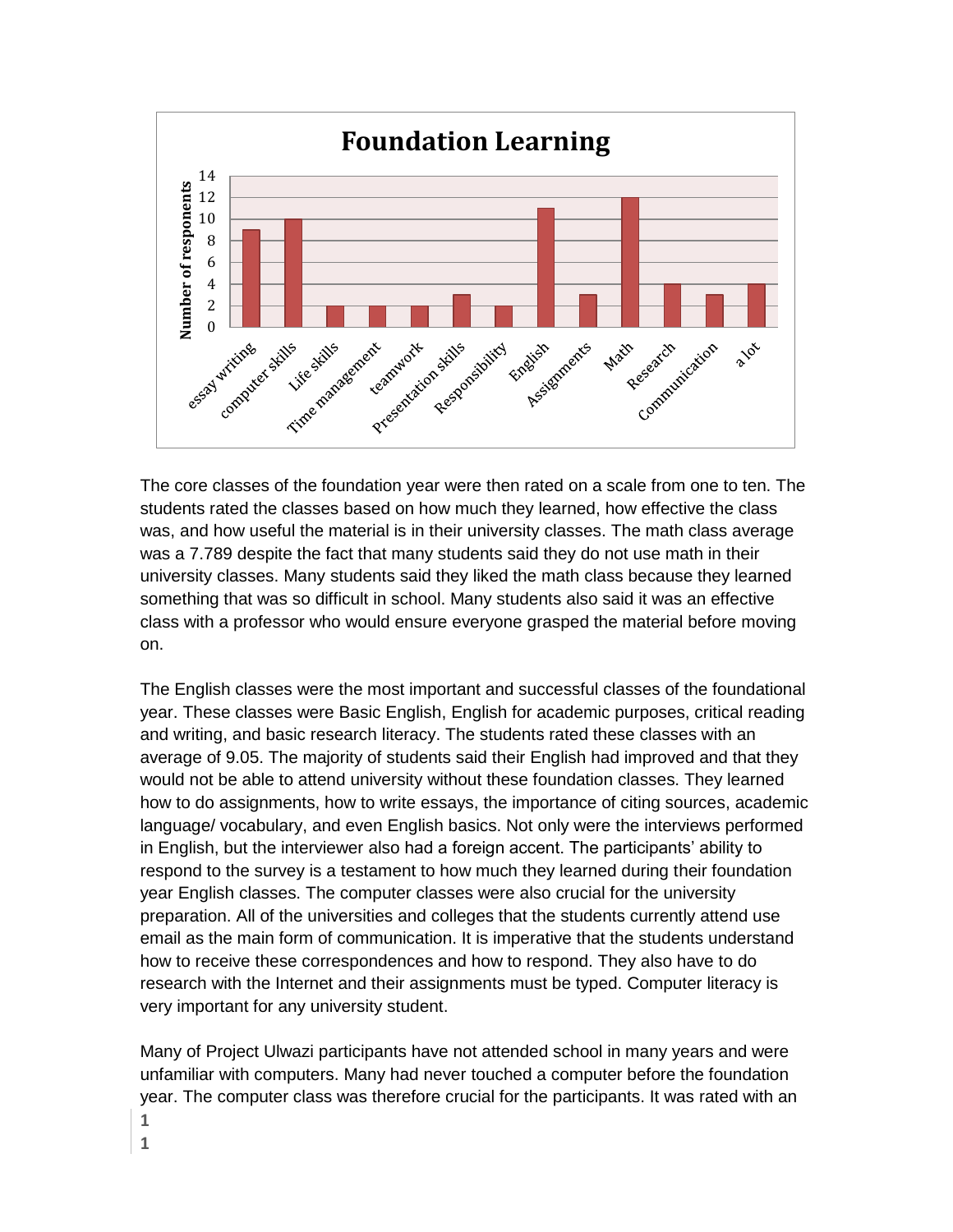average 8.66 with many participants saying they needed more classes and or more practice with computers during the foundation year in order to be prepared for university. In fact, when later asked about how Project Ulwazi could be improved, participants said more computer training during the foundational year would improve the project.

Thirteen students are now attending universities and eleven others are at Cape College. Their acceptance to institutions of higher education is proof that they learned the necessary tools during the foundation year. Further proof is found in their passing marks after their first semester of study. These students are studying social work or early childhood development because these are subjects that can contribute to the sustainable development of their communities. The students are enthusiastic about their future contribution to their communities; they are happy with their course selection, and look forward to their community service projects.

# **5.4 Support**

A main pillar of Project Ulwazi is the support provided to the participants. Paying university fees is not enough support for these adult students to succeed in tertiary education. They need foundation support, tutors, and financial support. The various methods of support are meant to create the conditions that allow the students to attend and succeed.

During the interview the students were asked if they were provided with adequate support and if that support enabled them to learn during the foundational year and during their first semester. They all said yes to both questions, except for one student who said there was not enough mentor support during the difficult transition to university life. Many said the support is great, but they need more. Transportation costs are increasing, and many students are trying to use the stipend to support their families. Most participants also mentioned how tutors would help them immensely, especially when they do not understand their courses.

When the implementers were interviewed, they all said that there is not enough support. They said the students need more resources and tutors. Thus far in the project, all of the funds go towards the students' stipends. Because of their difficult living situations, this will continue even with more funding. This is therefore a difficult hurdle for the project implementers.

The students were then asked about the project. First they were asked about the best aspects. This graph describes the most commonly cited aspects: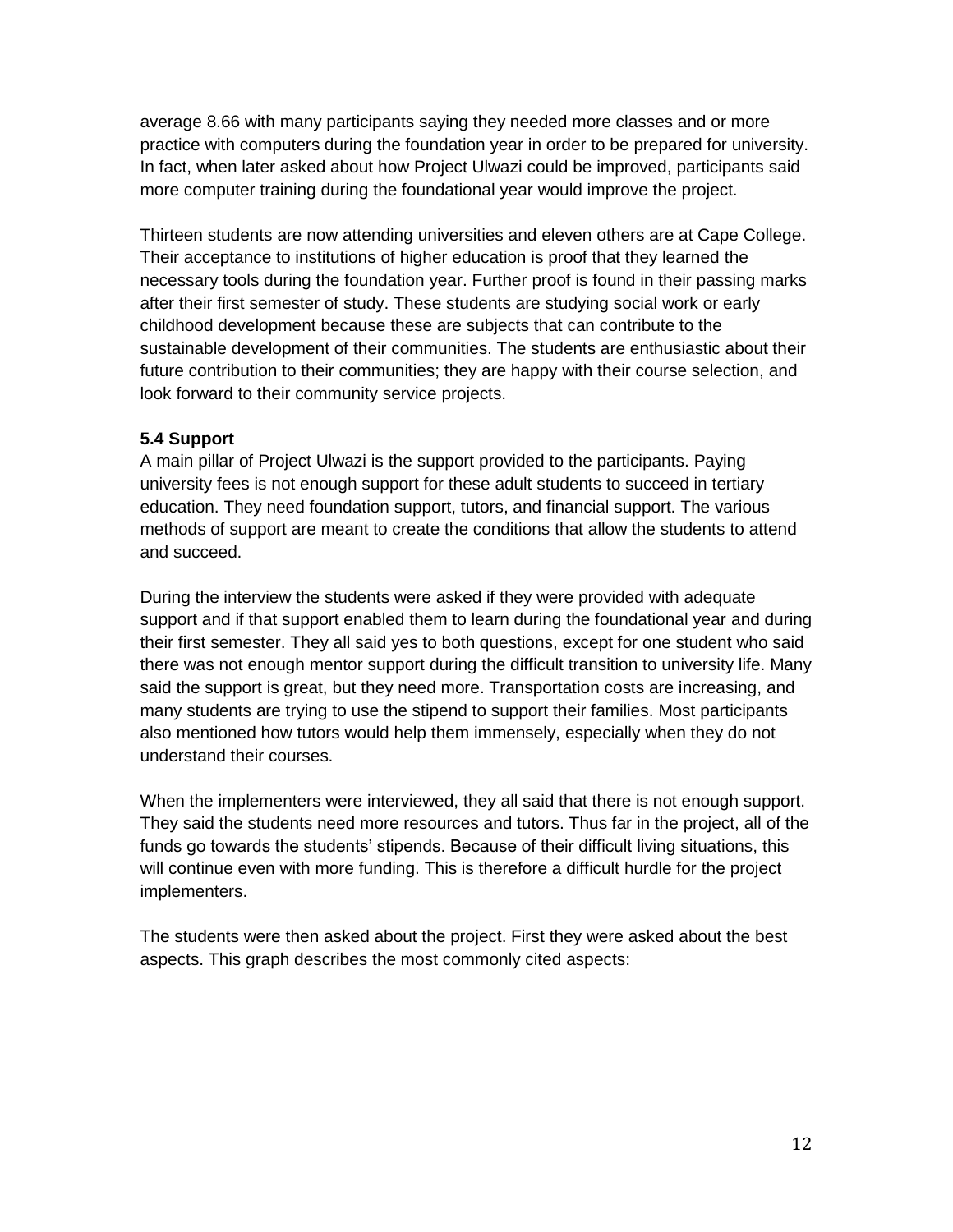

The majority of participants said that the best aspect was taking people from nothing and giving them to opportunity to improve their lives and the community. This is something that they have wanted for many years, and they are grateful for the chance to go to university. Others had great things to say about how it is positively affecting their families, their self-esteem, and their confidence. The responses of the implementers were similar to those of the students. They said the best aspects were skills support, the opportunity provided to the students, improving the lives of unemployed people, and giving the participants hope.

The students were then asked how the project could be improved. There were many suggestions, but the most common was the need for tutors or mentors. There are often times when the students have questions and have no one to help them. The transition into university life is very difficult, especially for those who have been out of school for a long time. Mentors and tutors can help with these problems while ensuring that the students excel in their courses. As previously stated, many participants wanted more computer classes or more access to computers in order to practice more. Other suggested improvements were: to provide books and transportation, a project staff and office, more project funding, and larger stipends.

The implementers also had a variety of suggested improvements. Some were structural improvements like smaller groups, or a project website that will bring the students together and provide support. Other improvements were similar to the suggestions of the students with more tutor support and more project funding. Study groups (with transportation funding) were also suggested as a way to increase support. The participants were asked how the Project has affected their lives.

The majority of students said that the project has changed their lives and has given them hope. Some said it increased their self-esteem and confidence. Many participants and their family members are proud. A majority of students said that the stipend is allowing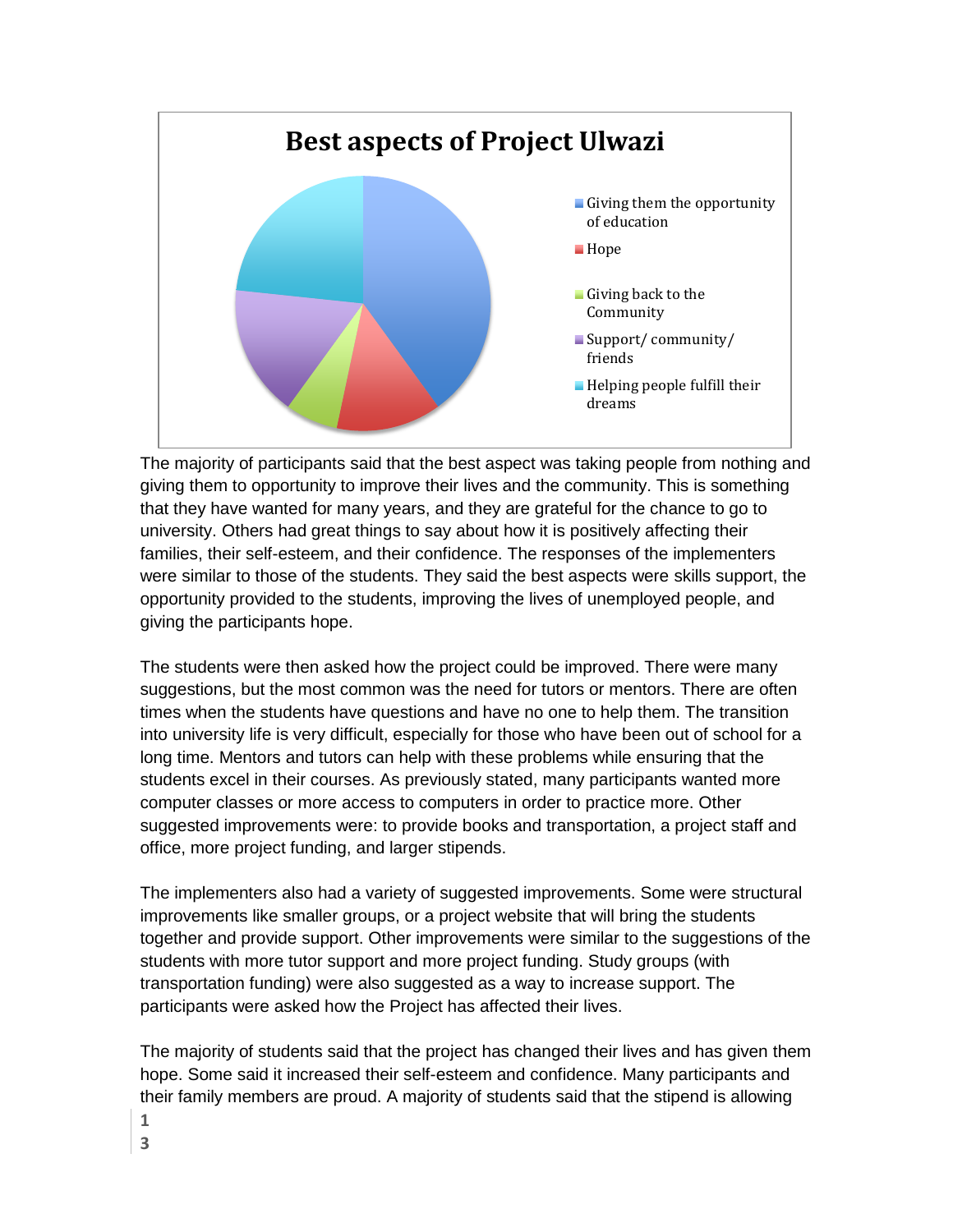them to support their families, and has given them hope for a better future. One participant said she was now able to provide for her children and give them the future they deserve. Another participant said she feels like a better person now that she can help her children with their homework. After a year, the project is having positive effects on the participants and their families.

The implementers were also asked about unintended benefits and consequences. There has been a spillover effect; the participants have had a positive influence on other TAC activists who now want to join the program, and other provinces also want this opportunity. One implementer says she has had the privilege of watching the students' confidence grow and is proud of their achievements. For the most part, they agree that the project is going according to plan, and that it already has positive effects on the participants and their communities. An important lesson learned is the need to pay tutors in order for them to truly commit to the project. Implementers were also asked long-term questions about the project and its objectives.

They said education is empowering especially in people living with HIV because it enables them to regain dignity that might have been lost due to their disease status. Two-thirds said that the project is going according to plan and that it is adequately preparing students for the job market and careers in community development. The other third said the students need more skills and support. One implementer suggested project expansion to include short-term skills like job interview preparation, self-presentation, and technical skills. All implementers believe the project should be scaled-up to include new participants and other provinces in South Africa.

# **5.5 Quality of Life**

A series of questions was asked in an attempt to gather a base quality of life for future comparison. The participants were asked to rate their average levels of joy, stress, sadness, anger, nutrition, health, security, and future outlook. The group average for each aspect is represented in the table below.

| JOV | <b>Stress</b> | Sadness | Anger         | Nutrition | Health | Security | Future |
|-----|---------------|---------|---------------|-----------|--------|----------|--------|
| 8.9 | 5.86          | . .9    | $.8^{\prime}$ |           |        | 6.86     | 9.43   |

A composite index was created for quality of life. It is the positive qualities (joy, nutrition, health, security, and future outlook) added together with the negative qualities (stress, sadness, anger) subtracted. The average is 32.28 and the following graph displays the distribution of the quality of life index: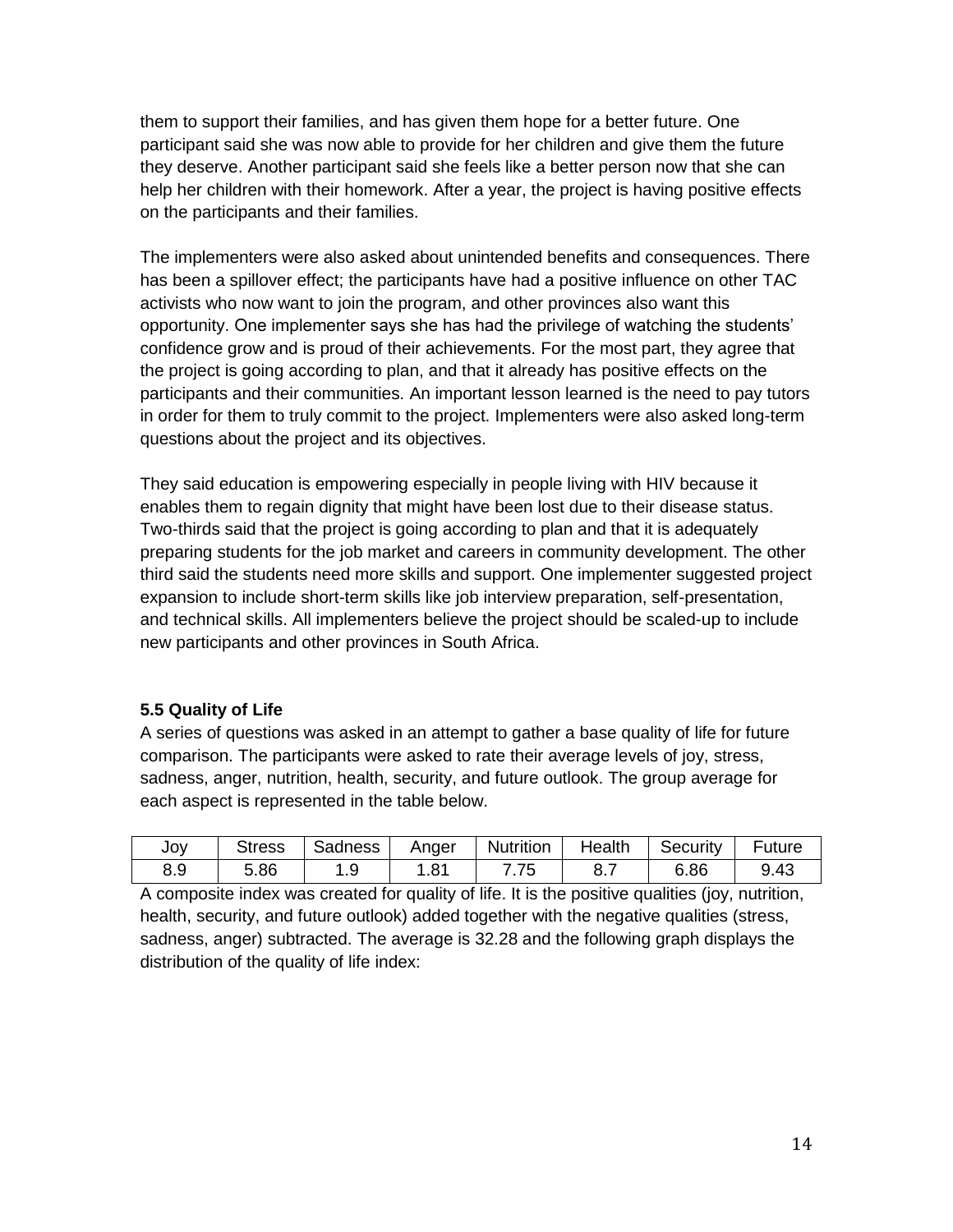

The purpose of this index is for future evaluations and comparisons to this level of quality of life. This rating is extremely positive, and many participants indicated that many of these aspects have improved since they started the project. Some implementers also noted the positive impact of the project on the participants' lives.

# **5.6 Stipend**

The last question in the interview was how the participants use their monthly stipend. The different uses are represented in the graph below:



The books column indicates books for classes and notebooks or other school supplies. The myself column consists primarily of clothing. Many participants said the cost of transportation is difficult to deal with and that the taxi fees are increasing.

Please refer to the Ulwazi Analysis Report for an in-depth analysis of each question asked of the participants.

# **Conclusions**

This formative evaluation is considering three measurable outcomes:

a) If the participants learned the basic skills taught during the foundation year.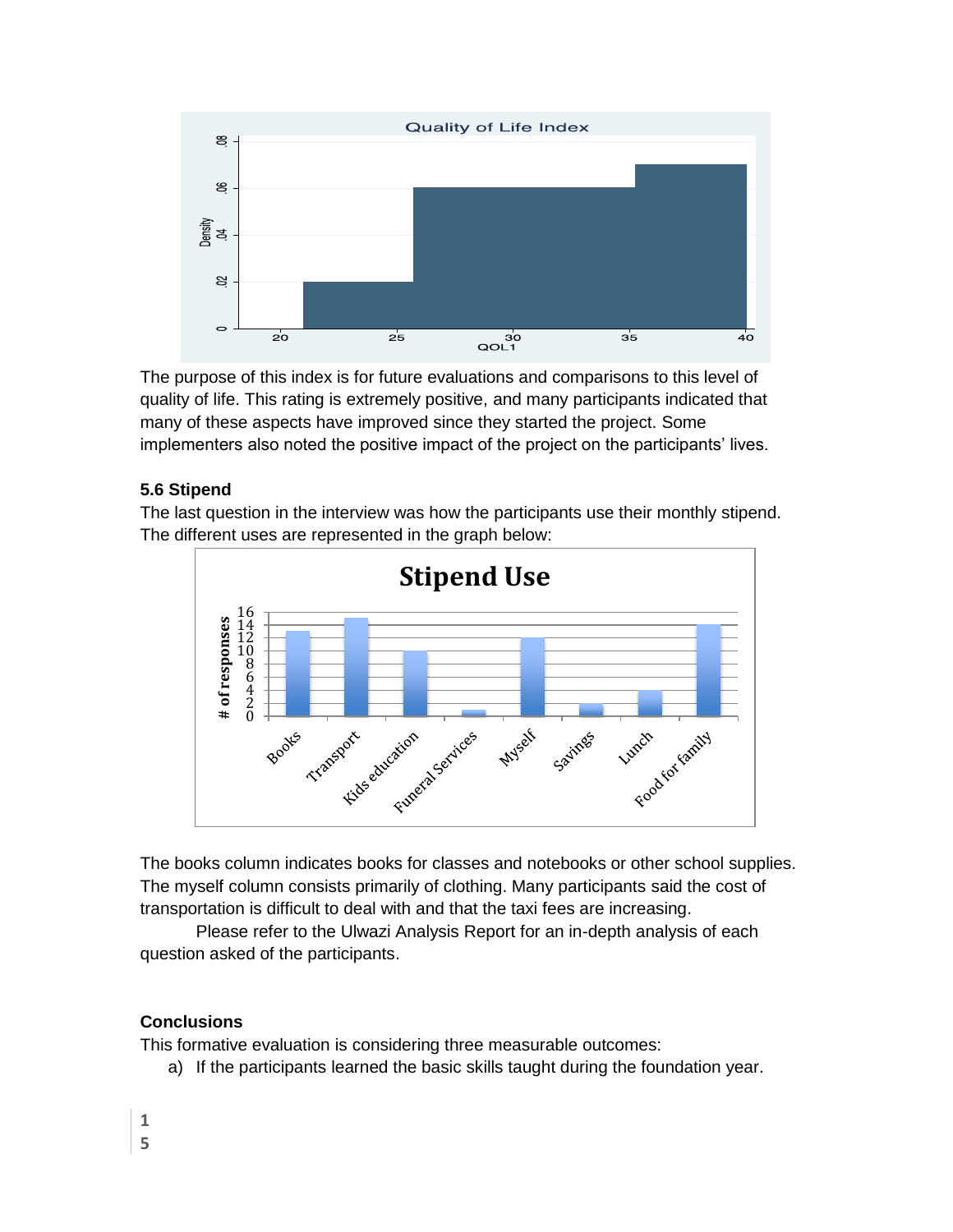- b) If the skills acquired were adequate to prepare the participants for university.
- c) If the support provided during the foundational year enabled participants to succeed in their basic courses.

The student's performance and experience shows that the first two outcomes were achieved. Not only did the students learn a substantial amount during the foundational year, but also what they learned was adequate to prepare them for university. Despite the statements of the implementers and some students indicating that there is not enough support, the support provided did enable the students to succeed. While it is clear that support services need to be increased for further success, it is also clear that the students could not have successfully completed the foundation year, applied to university, and succeeded in their first semester without the support provided.

Thus far, the pilot program for Project Ulwazi appears to be a success. The participants have gained a great deal of skills and knowledge that are enabling them to pass classes at university. Project Ulwazi has met its first objective and should be considered for scale-up. However, there are some aspects that ought to be considered and potentially changed such as the addition of tutors and supplemental computer classes that could greatly improve the project. Project Ulwazi is a project that has great potential to improve the lives of its participants, their communities, and South Africa as a whole. The pilot program has succeeded in its first objective. With continued success, Project Ulwazi could have substantial impacts in South Africa.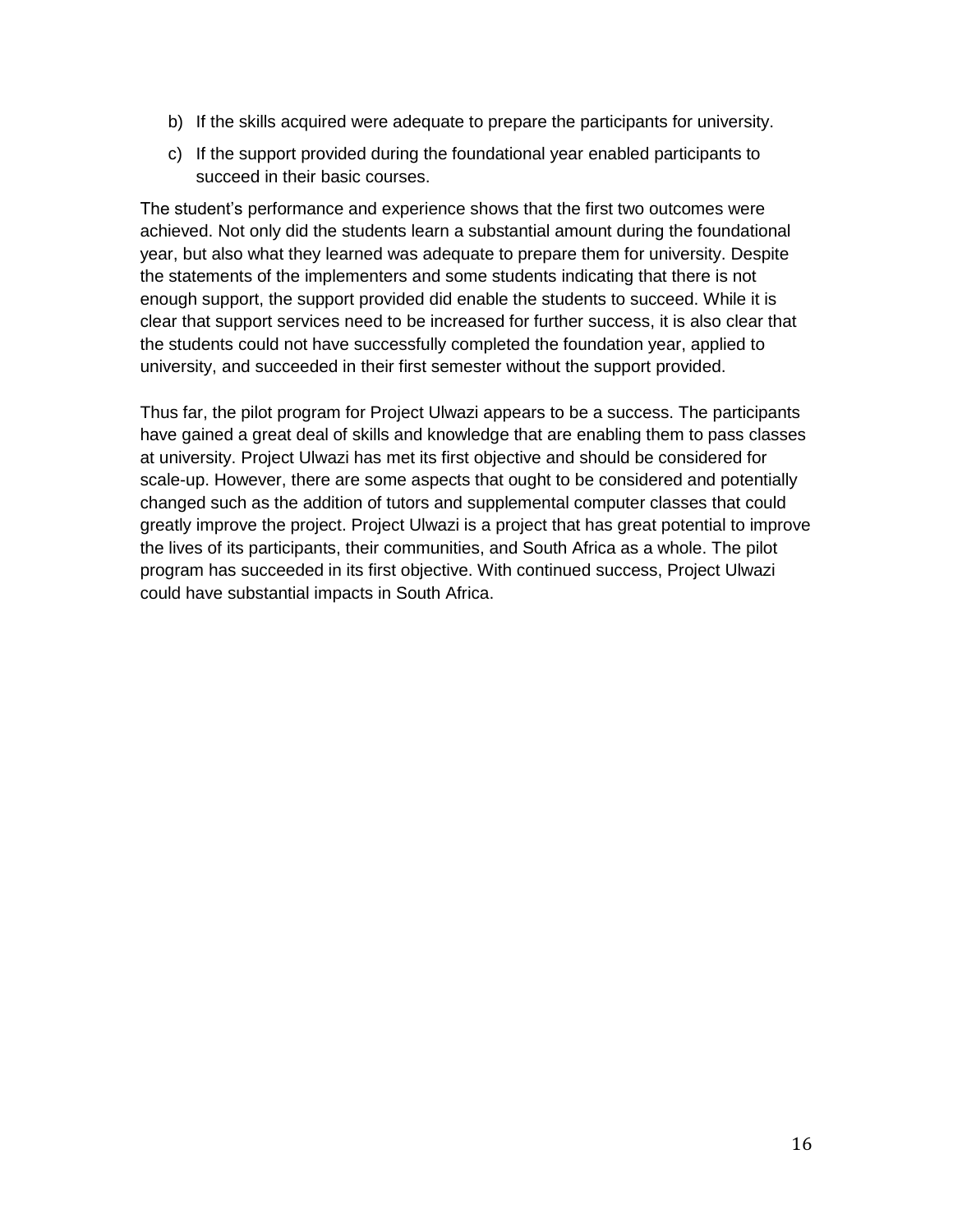#### **References**

Page, Benedict J.; Loots, Ansie; Du Toit, Don F. "Perspectives on a South African Tutor/ Mentor Program: The Stellenbosch University Experience." Routledge. Mentoring & Tutoring: Partnership in Learning, v13 n1 p5-21 Apr 2005

Department of Higher Education and Training, Republic of South Africa. "Green paper for Post-School Education and Training" 30 April 2012.

De Villiers, J.; Rwigema, H. "The Effect of a Bridging Year on the Graduation Success of Educationally Disadvantaged Commerce Students." South African Journal of Higher Education, v12 n1 p103-08 1998

Buchler, Michelle; Castle, Jane; Osman, Ruksana; Walters, Shirley. "Equity, Access and Success: Adult Learners in Public Higher Education." Council for Higher Education: che.ac.za

Access to Higher Education: Challenges: Higher Education SA briefing. Parliamentary Monitoring Group. Meeting on February 7 2011. Chairperson: Mr. I Malele (ANC).

Meyer, Debra. "HIV/AIDS and Education in Africa" July 2003. Rand Afrikaans University.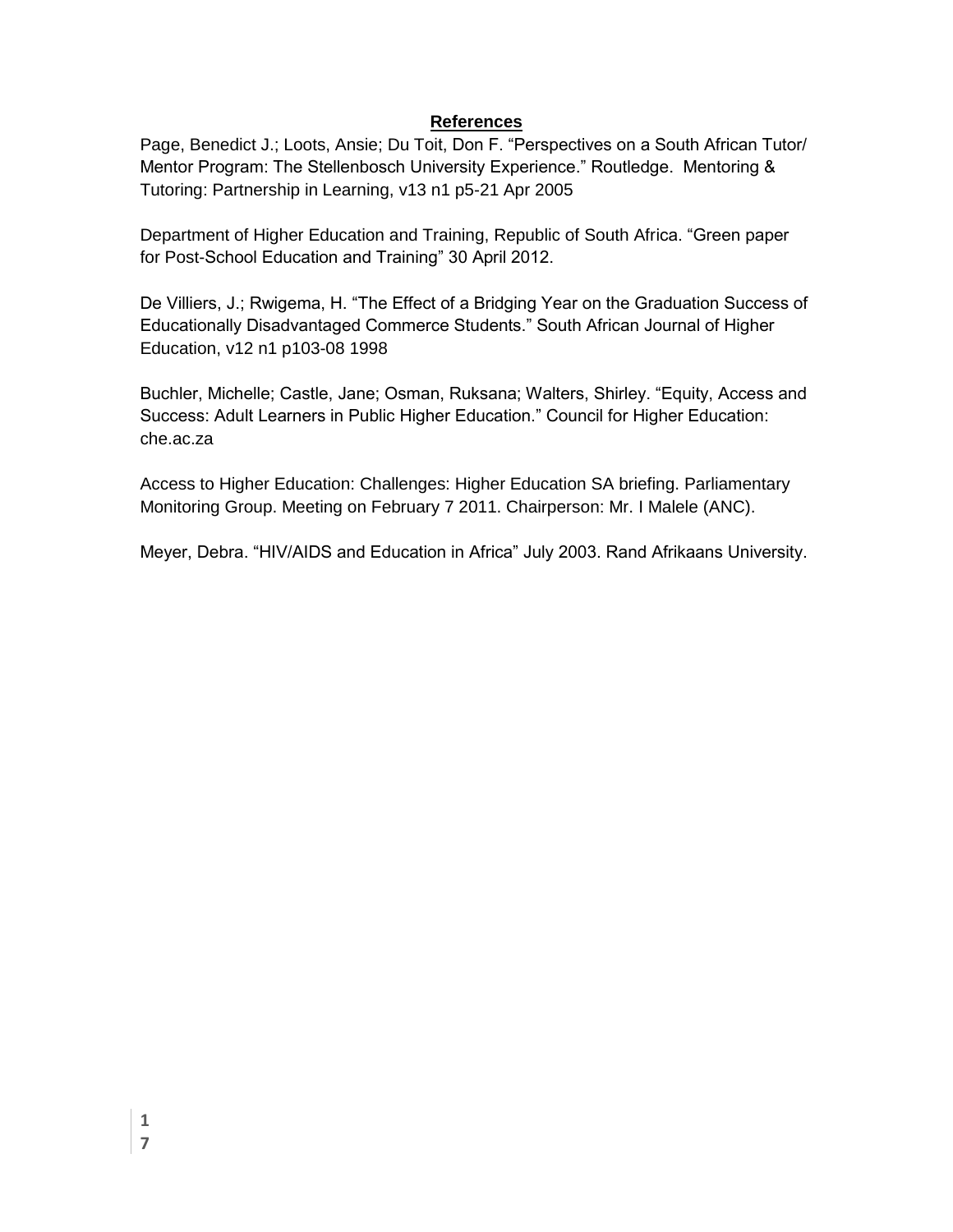# **Appendix A- Student Interview Questions**

Individual

- 1. How prepared do you feel for your university courses?
	- a. What percentage of preparedness is because of Project Ulwazi?
- 2. Did project Ulwazi adequately prepare you for university?
	- a. If yes, how?
	- b. If no, what else could it have done to improve your academic success?
- 3. How difficult has the transition to university been?
	- a. Very b. Somewhat c. Neither difficult nor easy d. Somewhat easy e. easy
	- b. Explanation:
- 4. Did project Ulwazi make it better?
- 5. How difficult do you find your university courses?
	- a. Very b. Somewhat c. Neither difficult nor easy d. Somewhat easy e. easy
	- b. Explanation:
- 6. What knowledge did you gain in the foundation courses?
	- a. What has been the most useful at University?
	- b. Is there any knowledge that you did not receive that could have helped you?
- 7. What skills did you learn in the foundation courses?
	- a. Which skills have been the most useful at university?
	- b. Are there skills that you did not learn that could have helped you?
- 8. On a scale of 1-10 (1 being the worst and 10 being the best), please rate how the maths course of the foundational year prepared you for your courses at university.

Why?

- 9. On a scale of 1-10 (1 being the worst and 10 being the best), please rate how the English courses (both the Basic English and academic English) prepared you for your courses at university, Why?
- 10. On a scale of 1-10 (1 being the worst and 10 being the best), please rate how the computer course of the foundational year prepared you for your courses at university, why?
- 11. Do you feel like project Ulwazi has provided you with adequate support so far in your academic journey?
- 12. Did the support you received help you gain knowledge and skills during the foundational year?
- 13. What courses are you taking?
	- a. Do you like them?
	- b. How do you feel about the course choices?

# Project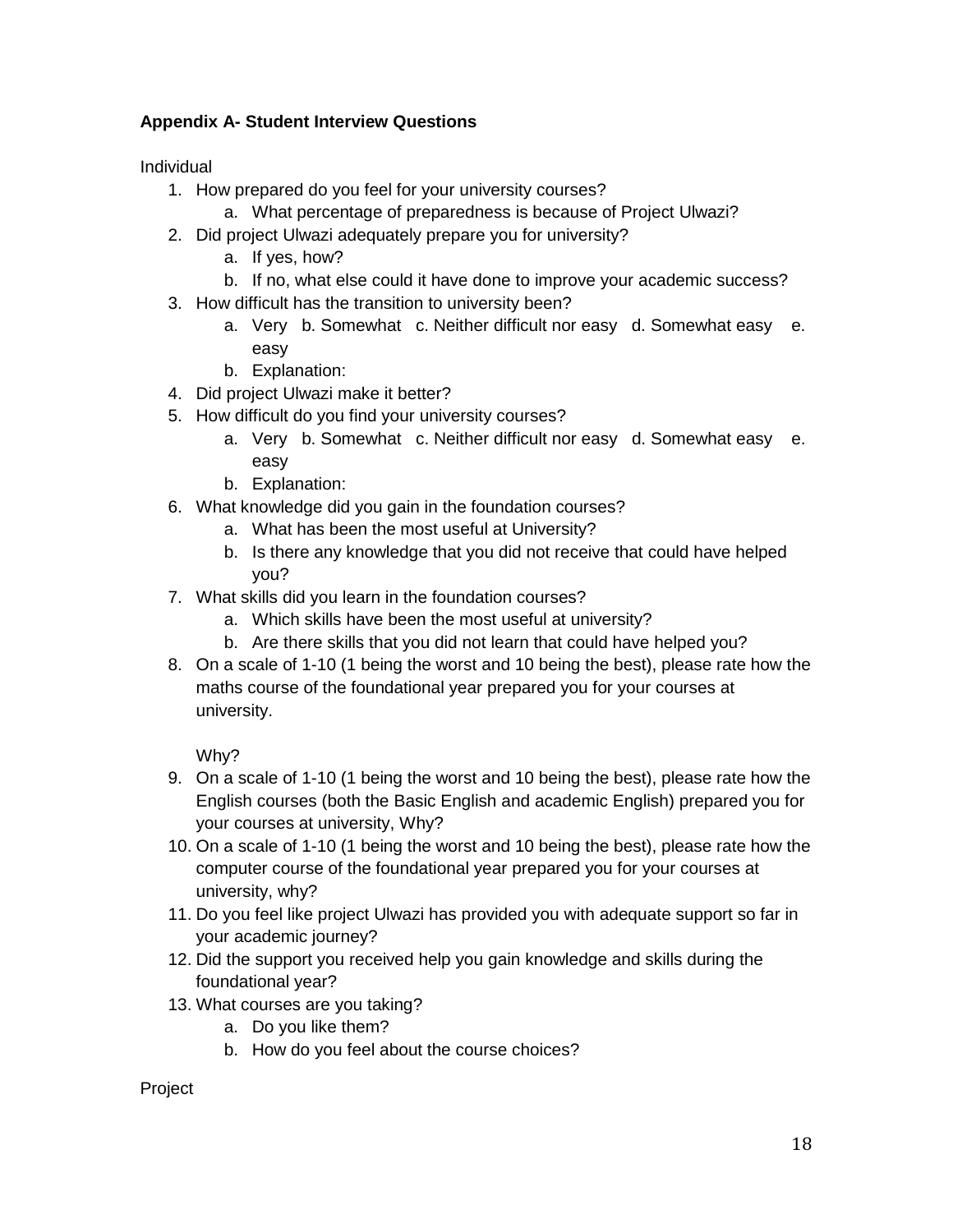- 14. What is the best aspect of project Ulwazi?
- 15. What aspect(s) of project Ulwazi could be improved?
- 16. What do you think is the best way to deliver this project?
- 17. Should this project be expanded?

# Family

- 18. How has project Ulwazi affected your life and the lives of your family/those around you?
- 19. On a scale of 1-10 (1 being low and 10 being high) please rate your **average** level of: (average meaning not daily and not right now on the day being interviewed but overall)
	- a. Joy/happiness
	- b. Stress
	- c. Sadness
	- d. Anger
	- e. Nutrition
	- f. Health
	- g. Security
	- h. Future outlook (1= worst, 10=best)
- 20. How do you use your stipend/ allowance?
	- a. For school books
	- b. For my child's or children's education
	- c. To buy food for my family
	- d. For myself
- 21. Anything else you would like to tell us?

# **Appendix B- Project implementer survey**

**Student** 

- 1. On a scale from 1-10, please rate how effective the foundational year was in preparing the students for university.
- 2. Do you think the students acquired the skills taught during the foundational year?
- 3. Do you think these skills are sufficient for success at university?
	- a. If not, what else do they need?
- 4. How many students are at university?
- 5. How are their fees paid?
- 6. How many received scholarships or bursaries?
- 7. What are their marks?
- 8. Are students studying subjects that will contribute to the development of their communities and the country?
- 9. Do you think the support provided is enough to ensure academic success?

# Individual/ Personal

- 10. What is your role in Project Ulwazi?
- **1 9**